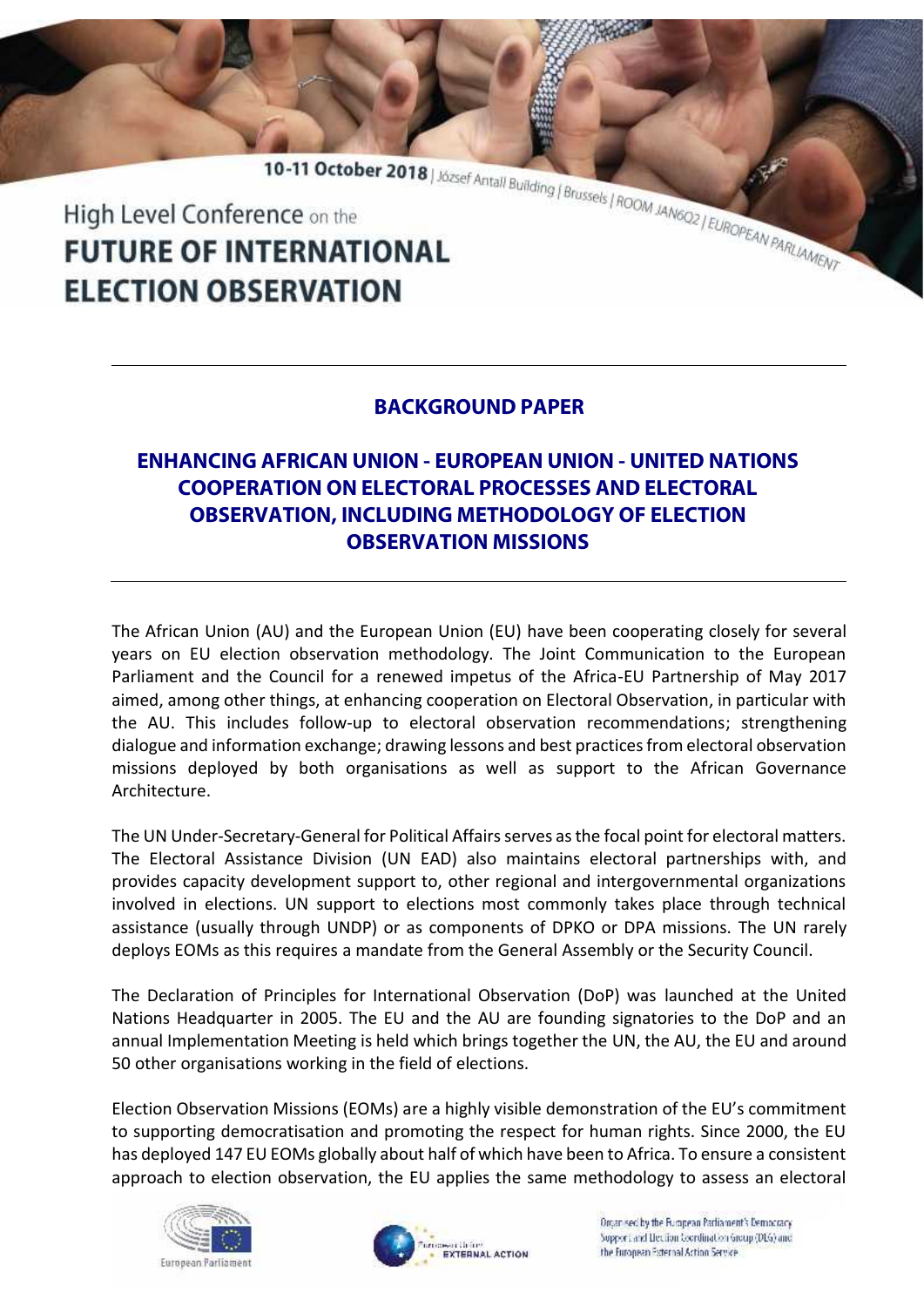process in all countries where it observes elections. Because electoral processes are connected to broader issues of democracy, rule of law and human rights, EU EOMs must have a long-term presence in the host countries. A comprehensive and accurate assessment of electoral processes can only be made if the right blend of expertise is deployed and if observers have enough time on the ground. The use of international standards for elections, as established in universal (and regional) instruments, provides the necessary safeguards against subjective or partisan assessment of the election process.

The African Charter on Democracy, Elections and Governance (ACDEG) provides a solid normative basis for Africa to assess its elections and serves as a major reference point for human rights protection and building democratic and resilient societies on the continent. The African Union deploys EOMs to almost all elections in Africa, usually in close cooperation with the Regional Economic Communities (RECs).<sup>1</sup> On average, it deploys 15 missions per year, most of which are short-term i.e. are deployed to observe Election Day proceedings. However, the AU has since 2013 been deploying long-term missions to approximately 3-4 countries per year. The deployment of long-term AU EOMs has cemented the AU's reputation in the sector and better enables peer-to peer experience sharing between EU and AU EOMs. The Democracy and Election Assistance Unit (DEAU), which is part of the AU's Department of Political Affairs (DPA), has a mandate to provide electoral assistance but faces resource constraints which affect the fulfilment of this mandate. The AU's approach to EOM follow-up is not yet formalised but the DEAU is keen to develop a coherent EOM follow-up methodology. The EU is also committed to follow-up on EU EOMs recommendations. It has been deploying Election Follow-up Missions (EFMs) since 2011 but is now stepping up its work using the full range of political and cooperation tools available at its disposal to ensure a systematic follow-up of EOM recommendations, from political and human rights' dialogues and electoral assistance to an increasing number of EFMs deployed and regular reporting on the state of play by EU Delegations in countries where EOMs have been deployed. There is much scope for cooperation between the UN, the AU and the EU in this area.

The European Parliament (EP) is a key actor in EU's support to democracy. All of its democracy support activities are conducted within the framework of the Democracy Support and Election Coordination Group (DEG), which gives political guidance on and supervises election-related matters, support to parliamentary democracy, including cooperation with the Pan African Parliament, human rights related action as well as mediation, facilitation and dialogue initiatives, including regular political dialogue with the EP's counterparts. Last but not least, all EU EOMs benefit from the political leadership of an MEP, who serves as Chief Observer of the Mission.

The EU provides financial support to the AU Commission for the deployment of AU EOMs. Between 2015 and 2018, this was complemented by a technical assistance programme which, among other things, supported the training of AU observers and experts, helped consolidate AU's long-term election observation methodology and developed ITC tools to manage election missions.

Cooperation between AU EOMs and EU EOMs is generally very good and in recent years the degree of information exchange and the number of cooperative actions have increased. The deployment of long-term AU EOMs has facilitated AU-EU EOM information exchange and the development of cooperative relations at technical and political levels.

<sup>1</sup> SADC, ECOWAS, EAC, ECCAS, COMESA, CEN-SAD, IGAD and UMA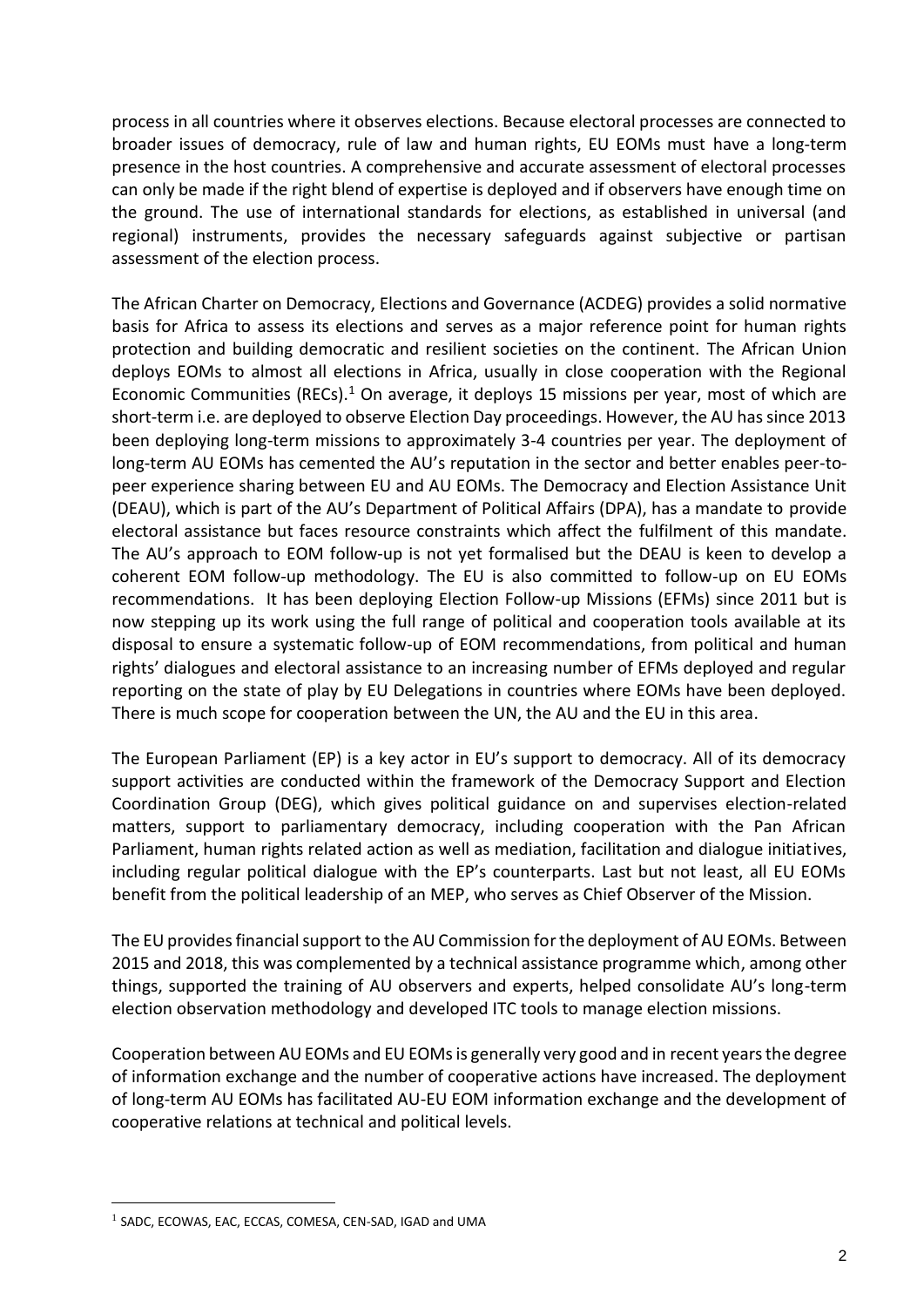A meeting of Heads of EOMs is usually organised close to Election Day to share views and ensure, for instance, that there are no clashes in the timings of media conferences. Where both organisations deploy long-term EOMs, meetings are also organised at expert and observer levels, and on occasions invitations have been extended to attend and/or present at the other organisations' observer briefings. Post-election meetings to discuss possible respective EOM recommendations have also taken place.

Where the situation on the ground is such that joint messaging is necessary, the EU, the AU and other organisations' EOM have issued joint press communiqués at important moments of the electoral processes. For example in 2017 in Kenya where, on the eve of the general elections, nine election observer missions<sup>2</sup> (including the AU and the EU), issued a public call for "the political leaders and their supporters to ensure peaceful elections and respect for the rule of law". Less public informal contacts are also important to maintain common positions. This can constitute "real conflict prevention" work.

Other good practices which have developed on an *ad hoc* basis include: joint media appearances of EOM Heads of Missions / Chief Observers (where appropriate), attendance at each other's observer (LTO and STO) briefings, leader-leader, expert-expert and observer-observer contacts and discussion of preliminary recommendations prior to finalisation of reports.

In addition to being an important actor in the field of election observation, the EU is also one of the main providers of electoral assistance through technical and material support to election processes. Election observation and electoral assistance are complementary in the support of democracy. Between 2014 and 2017, the EU has implemented election assistance projects for more than EUR 180 million in 39 countries, the majority of which is for African countries. Additional assistance is provided for the development of representative and transparent democratic institutions.

In 2006, the EU and UNDP strengthened and formalised the cooperation in the field of electoral assistance and established the Joint Task Force (JTF) on electoral assistance. The Electoral Assistance Guidelines, which regulate the work of the JTF, were renewed in 2016. These allow for joint EC-UNDP formulation missions whenever the EU intends to fund UNDP electoral assistance projects. This approach enables EOM recommendations to be considered at the very start of the design of projects. The cooperation between the EU and the UN is also facilitated by the Financial and Administrative Agreement that dates from 2003 and was updated in 2014.

Enhanced cooperation between the UN, AU and EU on electoral matters could take different forms, from increased coordination and exchanges of information before, during and after pre election and election missions, discussion of recommendations of missions at field level, cooperation during return visits and in the follow-up of recommendations, among others. Trilateral coordination in the margins of DoP meetings could also be envisaged.

<sup>&</sup>lt;sup>2</sup> African Union (AU), Common Market for Eastern and Southern Africa (COMESA), the Commonwealth, East African Community (EAC), European Union (EU), International Conference of the Great Lakes Region (ICGLR), Intergovernmental Authority on Development (IGAD), National Democratic Institute (NDI) and The Carter Center (TCC)